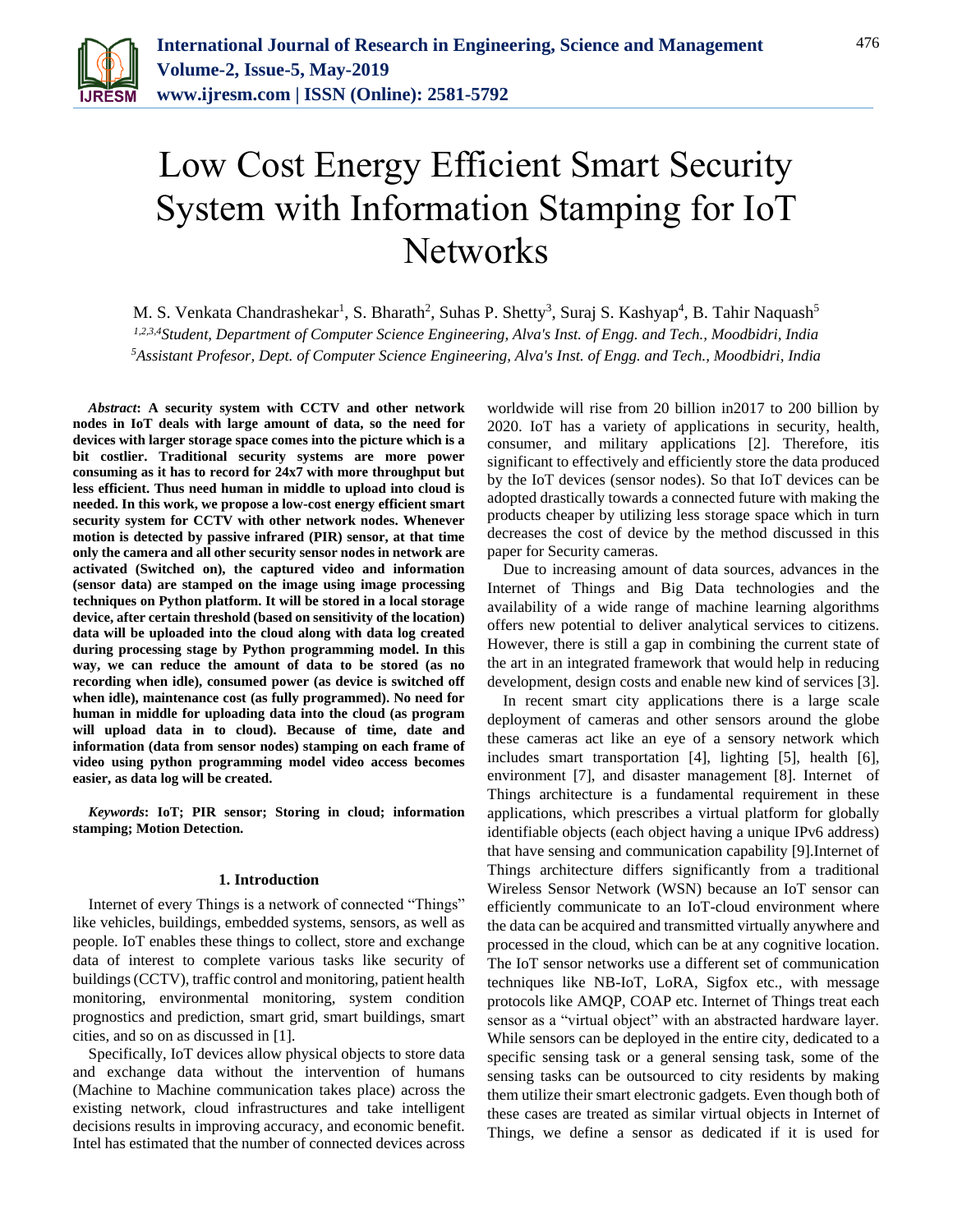

collecting data for a pre-specified task (e.g., sensors deployed to sense environment variables like pressure temperature etc. within a smart city infrastructure to measure  $O_2$  and  $CO_2$  levels [8]). Google's Science Journal application [10] and Tre sight [11] use embedded sensors available in the smartphones (e.g., accelerometer, gyroscope, GPS, microphone, camera) for sensing; we define these built-in sensors as non- dedicated because their users do not use them solely for one application.

A specific devoted and general camera for security systems acts as a sensor differs in terms of system price, performance, efficiency and security. A Dedicated camera sensors require high maintenance and installation costs, while general camera sensors do not need these costs because they are privately owned and maintained by the participants of the smart city who are taken in to position based on the demand [12]. However, volunteer participation is appreciated but it's a bit difficult [13] and the incoherent ad-hoc nature of then on-dedicated sensor networks necessitates more sophisticated data transmission/ allocation solutions, which can degrade application performance. Understanding their operational characteristics is crucial in assessing their performance when they become a part of the IoT virtual sensor network.

A security camera records and stores data on 24X7 basis but most of the data recorded by it during the ideal time (when the presence of human and motion of any other living beings is not there) is not useful to us, this leads to a lot of waste utilization of memory and is to be either manually deleted by the operator repeatedly and has to be uploaded to cloud again and again, since this type of classical system needs a lot of memory and manual work, as both of them are time consuming and costlier (pay for manual labour and storage space). If the thieves attack the secured area and destroy the local storage also then there will be no evidence to catch thieves and the entire purpose of security system is not fully utilized. Thus we propose an intelligent security system to solve this problem with increased efficiency. The objective of this work is designing a novel system for security cameras in IoT networks with event (presence of living being or motion of thing) driven system to store and record the data whenever an event occurs which reduces lot of unnecessary data to be stored in ideal time and also to decrease power consumption as system works only when driven by an event. This system uploads the data directly in to the cloud based on the threshold limit set by us. By this way as data is already in cloud even thief's destroy the local storage we can get it from cloud with the event log and can be analysed to catch them.

### **2. Related work**

The design and implementation strategy of the Smart Security System has raised different works done earlier but we had implemented this work with higher efficiency, low cost, less power consumption, high throughput and less maintenance cost. In this section, we introduce notable previous work implemented.

Big Data: The development of enormous amount of data due to the Internet of things (IoT) is quickly increasing and affecting all areas of technologies and businesses by increasing the benefits for organizations and individuals. The growth of data produced via IoT has played a major role on the big data landscape. Big data can be categorized according to three aspects: volume, variety and velocity.

Security: Due to internet-connected, dynamic heterogeneous nature of IoT environments to be secured creates new security, authentication and privacy challenges. Security attacks in various environments have been identified and security requirements, solutions in all the environments is required based on several scenarios. Power Requirements: Low power consumption is essential in IoT networks due to the use of battery operated devices and the development of ultra-lowpower (ULP) electronic devices has opened up opportunities for disruptive systems like the Internet of Things (IoT). By considering all these things into the design objective we have designed our system.

#### **3. System architecture**

The system architecture for this proposed work is as shown in Figure 1 it consists of multiple blocks that recognize the event, drives the event, information stamping and uploading the stored data to cloud IoT networks after the specified interval from the local storage device.

## *A. Event detection*



Fig. 1. Block diagram of proposed security system

In this block air sensor is used to detect the activity surrounding (focal area of) the camera [14], similar type of work is adopted by us to detect the presence of living beings in the camera focal area and is used to trigger the camera and other sensor nodes in network which saves a lot of energy during ideal time (i.e. system is switched on only when needed) and also decreases the length of video by which we can decrease the storage space needed as less recording time, because of time stamping video is easily accessible. PIR sensors are more complicated than many of the other sensors explained in these tutorials (like photocells, FSRs and tilt switches) because there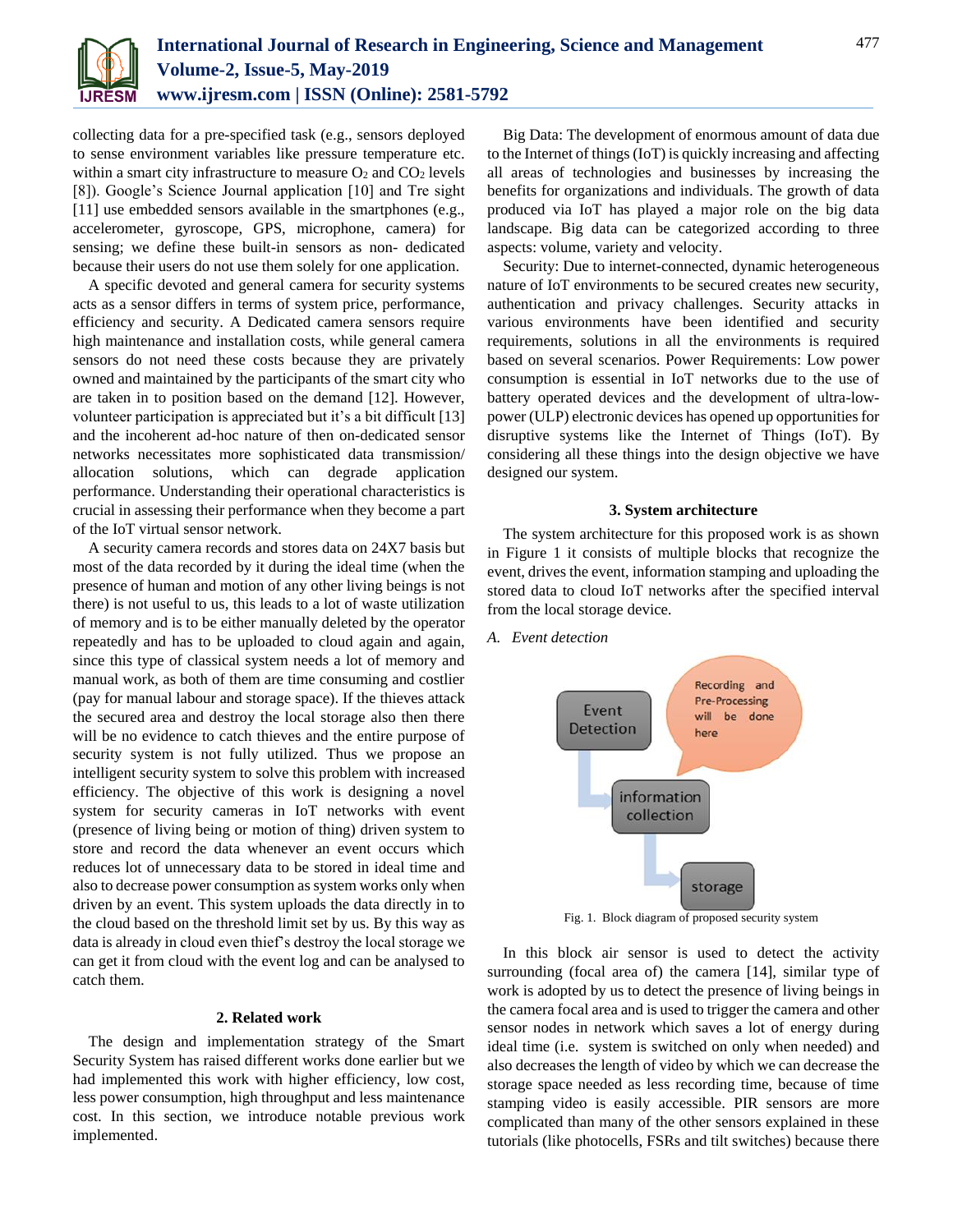

are multiple variables that affect the sensors input and output. The PIR sensor itself has two slots in it, each slot is made of a special material that is sensitive to PIR. The lens used here is not really doing much and so we see that the two slots can 'see' out past some distance (basically the sensitivity of the sensor). When the sensor is idle, both slots detect the same amount of PIR, the ambient amount radiated from the room or walls or outdoors. When a warm body like a human or animal passes by, it first intercepts one half of the PIR sensor, which causes a positive differential change between the two halves. When the warm body leaves the sensing area, the reverse happens, whereby the sensor generates a negative differential change. The Figure 2 shows PIR sensor housed in a hermetically sealed metal can to improve noise/temperature/humidity- immunity. There is a window made of PIR transmissive material (typically coated silicon since that is very easy to come by) that protects the sensing element. Behind the window are the two balanced sensors [15]. This sensor produces an output voltage of 3.3v which is used to drive the load (the security system).



Fig. 2. A PIR Sensor

## *B. Information Collection*

Smart cameras are real-time video acquisition and processing systems that combine on-board sensing, processing and communication capabilities and play an important role in several IoT applications [16]. However, security and privacy protection have become a major concern due to their widespread deployment, the sensitive nature of the captured data and the open infrastructure [17], [18]. Basic security objectives for a smart camera are thus (i) to prove the originality of images or video data (integrity), (ii) its origin (authenticity of the visual sensor) and (iii) to avoid third parties unauthorized access (confidentiality) throughout the entire lifetime of the data.

These smart cameras will be activated once the event is detected by the event detecting PIR sensors, the security camera network for surveillance is switched on and starts recording the video and each video is information stamped using PYTHON commands in the pre-processing stage and then sent for storage [19]. Here the storage may be local storage but the end will be cloud as for slow network connections it need time to upload data as IoT data be generated quite rapidly, the volume of data can be huge and the types of data can be various. In order to address these potential problems, this paper proposes a data storage method not only enabling efficient storing of massive IoT data but also integrating both structured and unstructured data (i.e. Data collected by sensors and camera) during the

storage process by using intelligent(programmed) Raspy-Berry Pi module .As we are using the device for IoT networks the output interfacing must be a web based display, this is why we are using Raspy-Berry Pi module a system on chip, which has inbuilt Python platform, so it is easier to program and interface the local storage with cloud and upload the data.

## *C. Storage*

In storage block there will be no special purpose except that it stores the recorded data and we have used the method [20] which is a motion estimation hardware model that is suitable to implement the circuit and cloud uploading. Different motion estimation configurations are considered. Supporting smaller block sizes is shown to impose significant memory cost in hardware although the coding gain achieved through supporting them is relatively smaller. Hence, depending on target encoder specifications, the decision can be made not to support certain block sizes. The general working and codec are discussed in [20].



Fig. 3. Implementation of proposed Security System

## **4. Implementation**

Design procedure and implementation are depicted by the flowchart as shown in Figure3. As already stated in the system architecture of this paper a PIR sensor is used to trigger the recording in the camera and activate any other sensor networks associated with it. The camera once activated circuit is powered up, recording continues until the activity of living being is there and once the activity of living being is null the trigger circuit starts discharging and after reaching certain value camera pauses/stops recording.

The part of PIR sensor and triggering circuit is as shown in Figure 4. The PIR led in Figure 4 once detects the thermal waves of a certain threshold (i.e. living being) it will switch on the BC547 transistor. The voltage will be transferred to the NO (open of relay) and this diode will trigger the positive voltage and load is connected to the AC mains thus camera recorder and the sensory network will be switched on, the recording starts and the data is stored. If PIR sensor has sensed null (below threshold i.e. no human being) it will stop giving sufficient voltage at Op pin and thus transistor BC547 is switched off and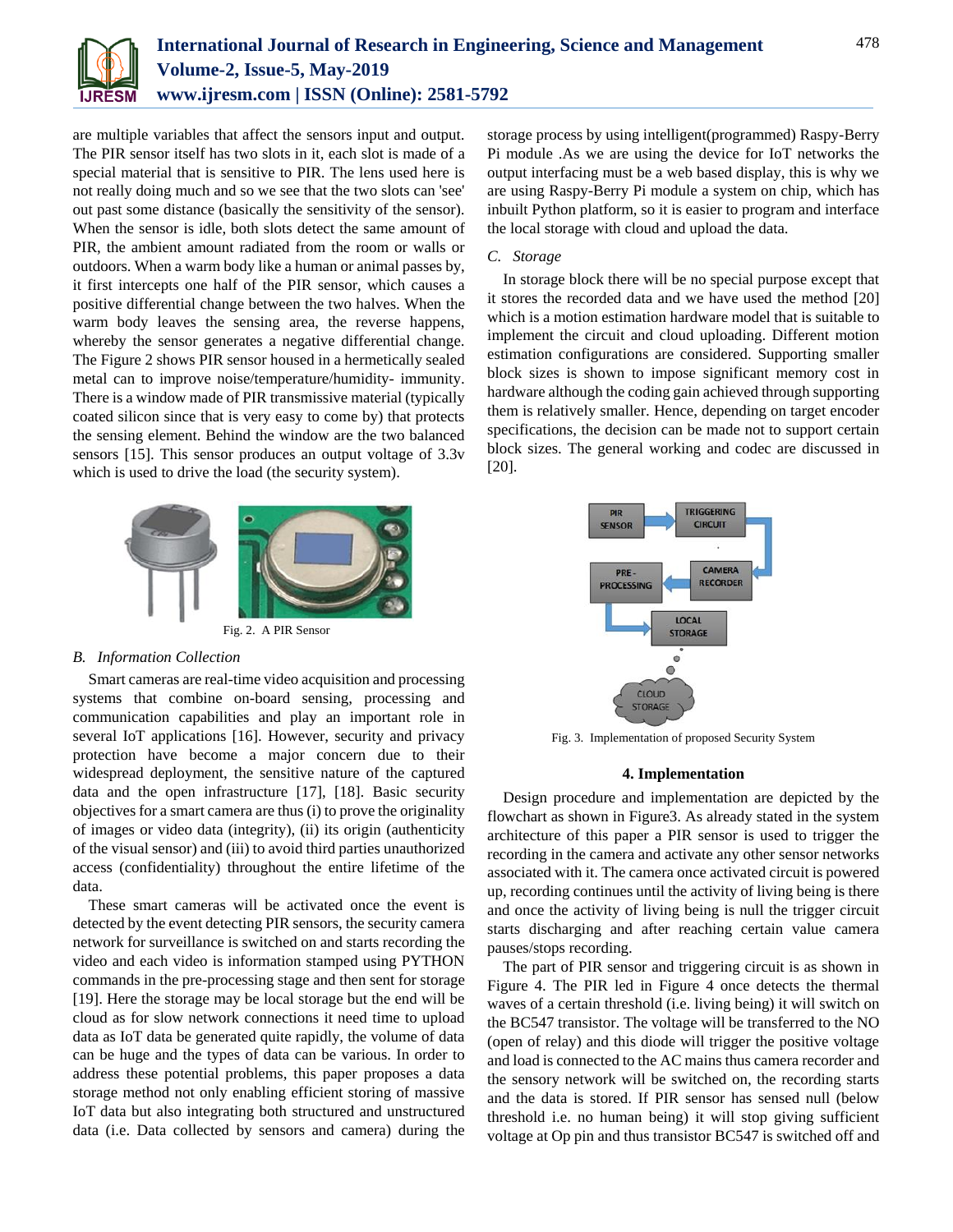

NO will get to negative supply voltage thus the relay open and since no closed connection mains will be switched off. So the camera stops recording and all sensory network will also be switched off.

Figure 5 shows the pre-processed image with time and date stamped on it at the left top corner the time and date stamping can be done in MATLAB code but as we are using the RaspyBerry Pi module we have used PYTHON programming for information stamping on the video.



Fig. 4. PIR triggering circuit with system as load

Once date, time and information from other sensor nodes in the IoT network are stamped in the pre-processing stage then the recorded data is simply stored at the local storage device. The Raspy-Berry Pi module which is intelligent node checks the percentage of data stored in the local storage device, if it reaches certain percentage set by us then the recorded data is uploaded to cloud or based on the sensitivity of the location it will directly upload the data into the cloud (i.e. user can set the time range starting from 1sec or percentage of data in the local storage device).



Fig. 5. Implementation of proposed Security System

The information stamping of the video frame, data uploading into cloud can be achieved in the pre-processing stage by using the algorithm as shown in Figure 6. In the pre-processing stage once the data is acquired when it is processed in the Python, if the event is detected then time and information are to be stamped on to the frame and if it reaches the storage limit or time limit set by user then the data will be uploaded into the cloud.

For uploading data into the cloud as we are dealing with the IoT networks the input and output nodes will be web-based application controllers for this work as we are using the RaspyBerry Pi module we need to interface the nodes to the web application. The raspy-berry pi module acts as an intelligent node for storing and uploading data into the cloud, by making intelligent decisions (according to the programme dumped in it).



Fig. 6. Algorithm for data uploading and Pre-Processing

The implementation of the interface for Raspy-Berry pi with a smart camera and web server for data collection and data storage in the cloud can be done by python programming script as the python script is easier and widely available for all platforms with Inter-portability across different devices and platforms. The algorithm for the interfacing and uploading to cloud is as shown in Figure 5.

We have used the python programing model with deep learning platform jupyter notebook to upload the video in to the cloud and as already discussed the we have used python programming to information stamp every frame and maintain the data log at what times we are information stamping this will make sure that at the time event is being triggered the information is stamped on to the image. In IoT network the information stamped on the frame is not only the date and time but it contains the total information collected by the huge sensory nodes in the IoT network.

#### **5. Result discussion**

The Graph shows Activity Vs Power Consumption in mW (mille Watt) with respect to time for different security systems as shown in Figure 7. It compares the power consumption of the system on chip (SoC) smart camera with respect to the normal CCTV camera which has a power rating of 160mW as the normal camera is always switched on and no triggering circuit its power consumption remains constant but for smart camera